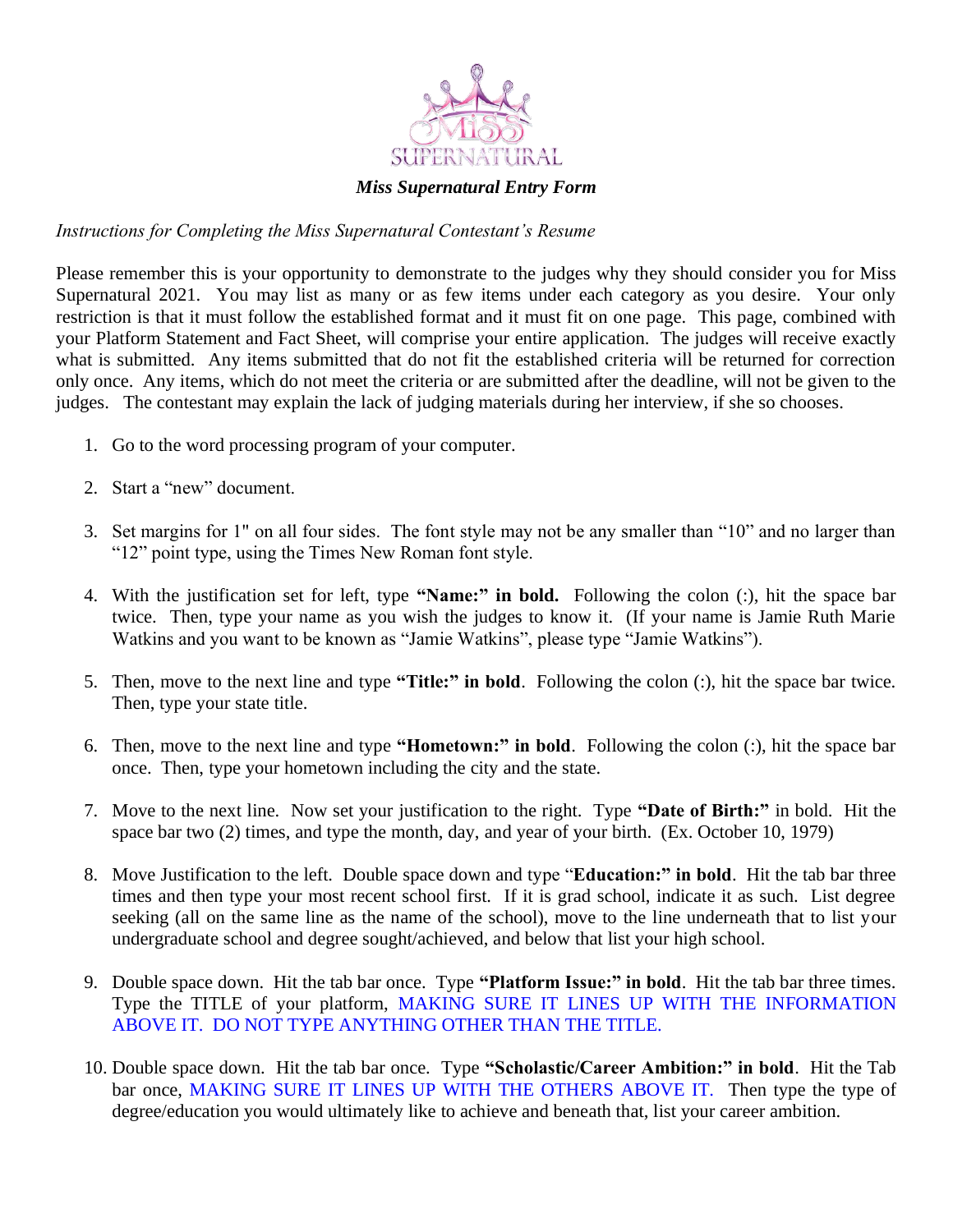

- 11. Double space down. Type **"Scholastic Honors:" in bold**. Hit the space bar twice. Each item should be separated by a semi-colon (;).
- 12. Double space down. Type **"Leadership Roles:" in bold.** Hit the space bar twice. Each item should be separated by a semi-colon (;).
- 13. Double space down. Type **"Accomplishments:" in bold**. Hit the space bar twice. Each item should be separated by a semi-colon (;).
- 14. Double space down. Type **"Interesting Facts:" in bold**. Hit the space bar twice. Each item should be separated by a semi-colon (;).
- 15. Double space down. Type **"Marketing Plan" in bold.** Hit the space bar twice. Please answer the question in sentence form as to how you would market the Miss Supernatural "brand"? Be aware that a portion of the job description of Miss Supernatural titleholders will be to market the program to potential sponsors, education institutions and organizations.
- 16. Double space down. Type **"Legacy" in bold**. Hit the space bar twice. Please answer the question in sentence form. Please write what your legacy as Miss Supernatural will be. This statement should answer the question, "A year after giving up your title, what will we remember about your year of service?"
- 17. Double Space down. Type **"Why should I be the winning titleholder?" in bold.** Hit the space bar twice. Please answer the question in sentence form explaining why you should be the winner.

## *The entire form MUST FIT ON ONE PAGE using the Times New Roman font style. You must leave a 1" margin on all four sides of the page.*

Use your best judgment on what is most important for the judges to know about you. Use your space wisely. Any variations from this form **will not** be returned to you and **will not** be considered acceptable. The judges will receive your original work.

**Some spacing issues may arise. Simply follow the formatting provided.**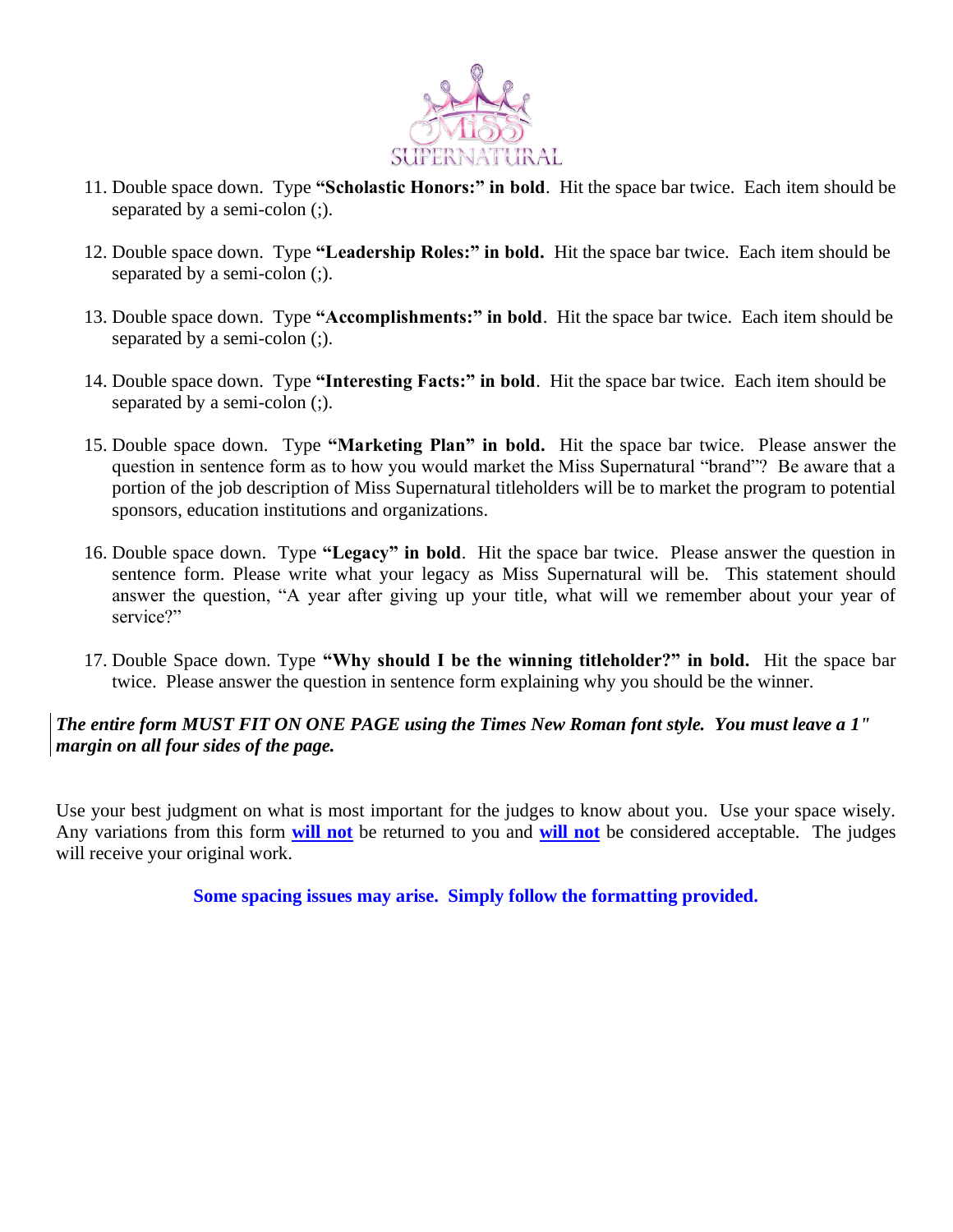

### **EXAMPLE**

**Name**: Jane Doe **Title:** Miss Local **Hometown:** Anytown, Supernatural

#### **Date of Birth:** December 29, 1985

| <b>Education:</b>                  | University of State – sophomore – Bachelor of Science, Liberal Arts<br>Frederick Douglass High School |
|------------------------------------|-------------------------------------------------------------------------------------------------------|
| <b>Platform Issue:</b>             | <b>Celebrating Cultural Diversity and Inclusiveness</b>                                               |
| <b>Scholastic/Career Ambition:</b> | <b>Obtain a Masters of Business Administration</b>                                                    |

**Scholastic Honors**: Recipient of National Coca-Cola Scholarship; Recipient of the Metropolitan Urban League National Scholarship; Dean's List; Member of the President's Leadership Council at the UCF

**Leadership Roles:** Created and implemented a comprehensive Cultural Diversity Education Curriculum for grades K-12 in twelve Public Schools; University Student Body Senator; H.S. Sr. Class Pres.; College Sorority President.

**Accomplishments**: Recipient of the J.C. Penney Golden Rule Award for Outstanding Volunteer Service to Community; Recipient of the National Conference for Community and Justice Humanitarian Award; Performer, Grand Ole Opry in Nashville; Piano Performance scholarship at State University.

**Interesting Facts:** First person on either side of my family to attend college; Youngest of five children with a 13-year gap between me and my next oldest sister and an almost 20-year gap between the oldest and myself.

**Marketing Plan:** My plan includes using local groups, politicians, charities, and other organizations to promote both my hunger-focused platform and the caliber of teens affiliated with Miss Supernatural. It is imperative to involve food banks and grocery stores to obtain food. Many have a donation amount available but you must ask. Having a platform that is a national issue, and prevalent at some level in every community in this economy, will give me the opportunity to meet with community leaders across the nation and challenge others to fight hunger.

Legacy: I want my legacy to be about my continued desire to help and support others, including at-risk schoolaged children and senior adults. With my platform, I will use the opportunity to educate teen and political leaders in other communities about ways to fight hunger.

**Why should I be the winning titleholder:** I would be honored to be Miss Supernatural because I embrace the duty of reaching out and making a difference in other people's lives. In partnership with the leadership of Miss Supernatural's Outstanding Teen organization, I would promote both my platform and the values of the program, including the importance of scholastic achievement and service. As a role model, I would maintain integrity and grow in my leadership.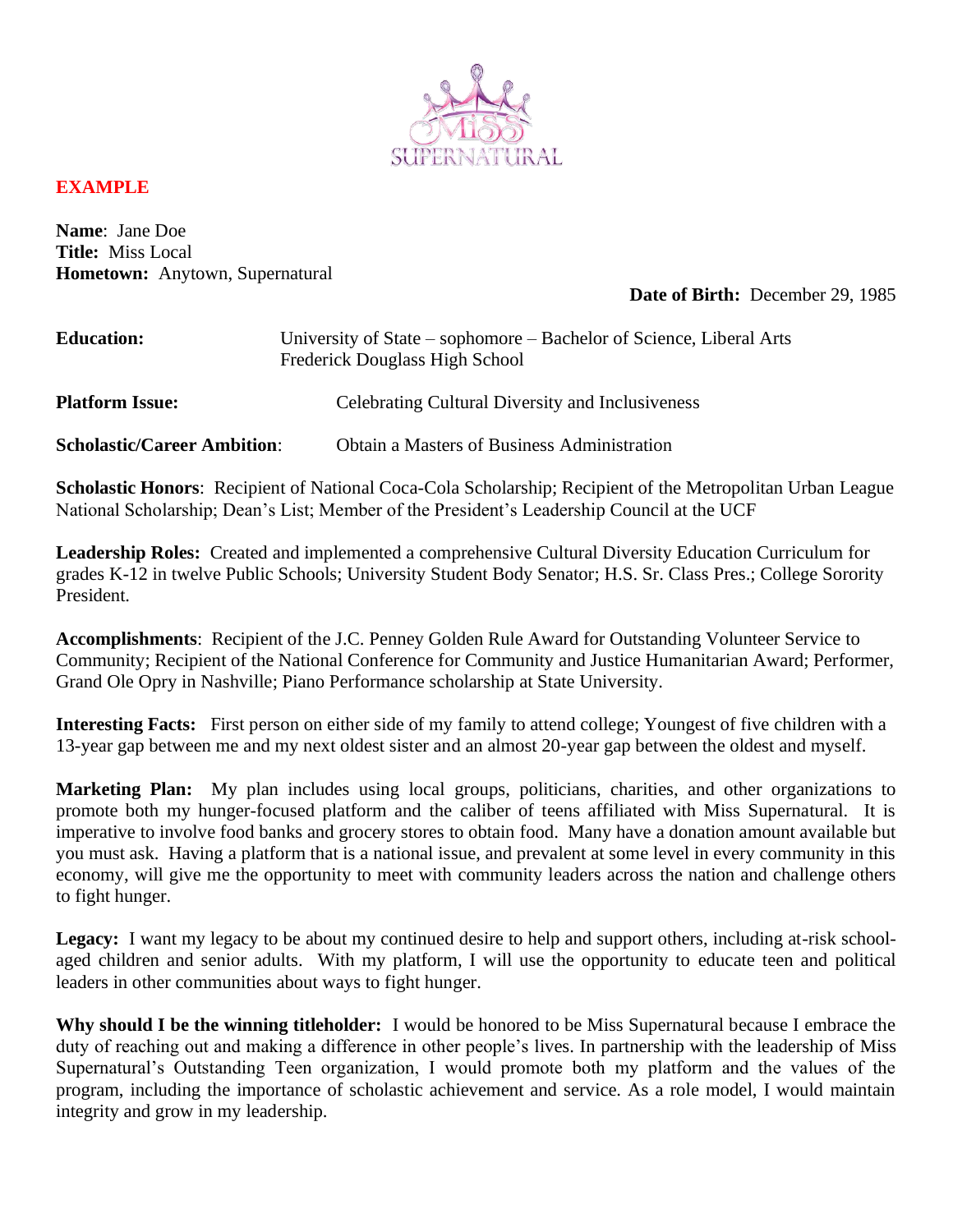

## **INSTRUCTIONS FOR TYPING THE PLATFORM ISSUE STATEMENT**

**Please remember. This is your opportunity to explain to the judges what your chosen platform is and why it is important for the Miss Supernatural Pageant to embrace this platform. In addition, it should explain how your platform will further the Miss Supernatural organization "brand" to the public. The judges will receive exactly what is submitted.** Any items submitted that do not fit the established criteria will be returned for correction only once. Any items, which do not meet the criteria or are submitted after the deadline, will not be given to the judges. The contestant may explain the lack of judging materials during her interview, if she so chooses.

- 1. Go to the word processing program of your computer.
- 2. Start a "new" document.
- 3. Set margins for 1" on all four sides. The font style may not be any smaller than "10" and no larger than "12" point type using the Times New Roman font style.
- 4. With the justification set for left, type **"Name:" in bold**. Following the colon (:), hit the space bar twice. Then, type your name.
- 5. Then, move to the next line and type **"Title:" in bold**. Following the colon (:), hit the space bar twice. Then, type Your state title.
- 6. Double space down. Set your justification to "center". Then type in **bold and underline** the title of your Platform.
- 7. Double space down. Write what you feel is critical for the judge's to know about your platform and why it is necessary for you to have the job of Miss Supernatural to promote this issue. What you write will be what the judges know about your platform, your role in successfully dealing with this issue, and the role the Miss Supernatural Organization may play in your plan.
- 8. This essay **may** include some of the following items (this is not to be meant as an exhaustive list):
	- A clear definition of the platform and the specific issues you wish to address
	- A plan on how you have or will create awareness of the platform
	- The way in which you have or will change attitudes regarding the issue
	- The way in which you have or will change behaviors related to this issue
	- The way in which your platform issue will move the Miss Supernatural Organization forward
	- Your media plans
	- Your marketing strategy
	- How you propose to fund your ideas/plans
- Any significant accomplishments you have made in regard to your issue